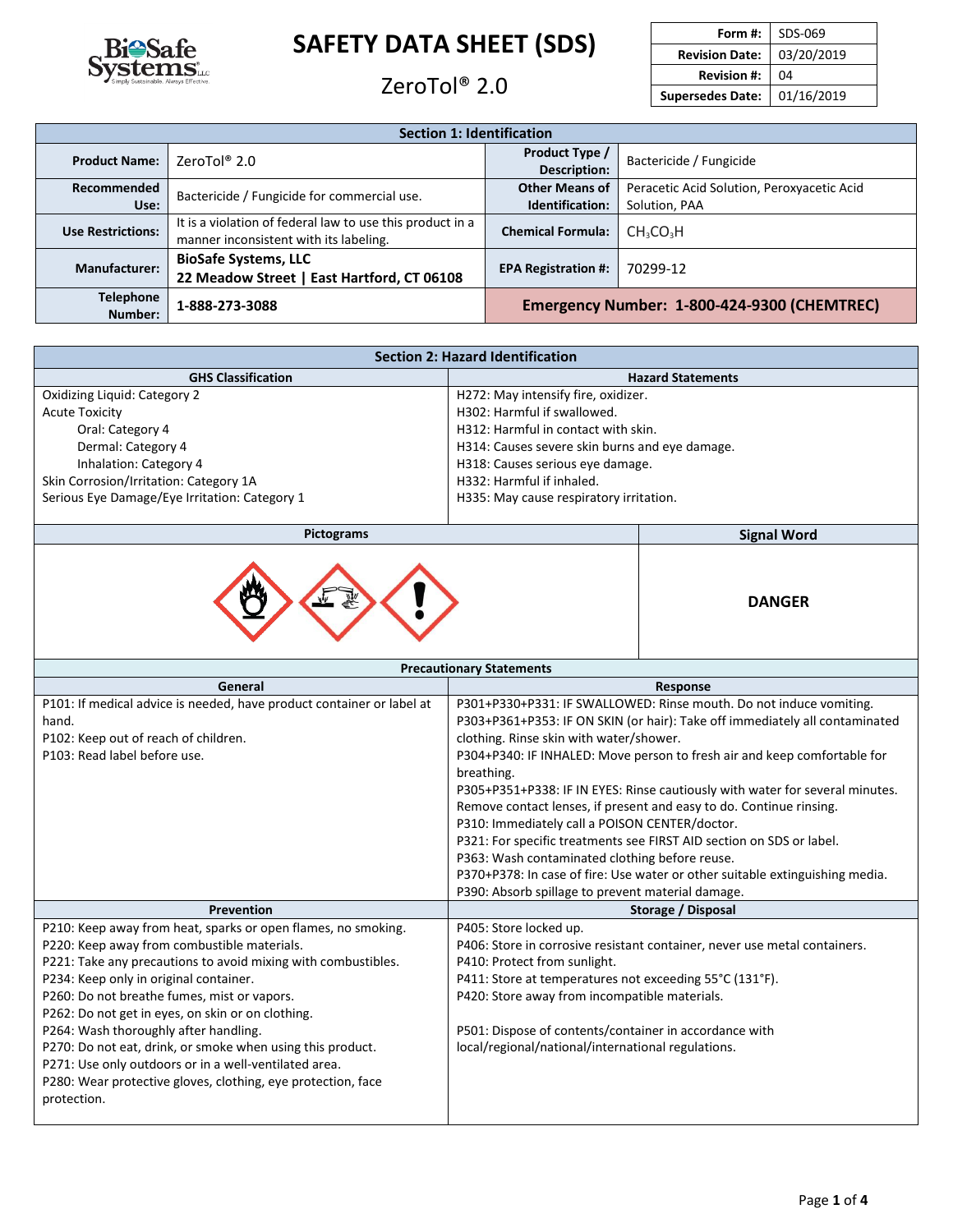

## ZeroTol® 2.0 **Revision #:** <sup>04</sup>

| Form #:                 | SDS-069    |  |
|-------------------------|------------|--|
| <b>Revision Date:</b>   | 03/20/2019 |  |
| <b>Revision #:</b>      | 04         |  |
| <b>Supersedes Date:</b> | 01/16/2019 |  |

| Section 3: Composition / Information on Ingredients       |           |                |  |  |  |
|-----------------------------------------------------------|-----------|----------------|--|--|--|
| % Composition (w/w)<br><b>CAS-No</b><br><b>Components</b> |           |                |  |  |  |
| Hydrogen Peroxide                                         | 7722-84-1 | 24.39 – 29.82% |  |  |  |
| Peroxyacetic Acid                                         | 79-21-0   | $1.8 - 2.2%$   |  |  |  |
| Acetic Acid                                               | 64-19-7   | $3.98 - 4.86%$ |  |  |  |

| <b>Section 4: First-Aid Measures</b> |                                                                                                                                            |  |  |
|--------------------------------------|--------------------------------------------------------------------------------------------------------------------------------------------|--|--|
| Eye                                  | In case of eye contact, remove contact lenses and rinse immediately with plenty of water, also under the eyelids, for at least 15 minutes. |  |  |
| Contact:                             | See a medical doctor immediately.                                                                                                          |  |  |
| <b>Skin</b>                          | Wash off immediately with plenty of water for at least 15 minutes. Remove contaminated clothing and shoes. Seek immediate medical          |  |  |
| Contact:                             | attention/advice.                                                                                                                          |  |  |
| Ingestion:                           | Rinse mouth with water. Never give anything by mouth to an unconscious person. Call a physician immediately. If swallowed, do not          |  |  |
|                                      | induce vomiting - seek medical advice.                                                                                                     |  |  |
| Inhalation:                          | Remove to fresh air and keep at rest in a position comfortable for breathing. If not breathing, give artificial respiration. Consult a     |  |  |
|                                      | physician if necessary.                                                                                                                    |  |  |
| Notes to                             | This product can be corrosive to skin, eyes, and mucous membranes. Careful gastric lavage should be considered. Observations may be        |  |  |
| <b>Physician:</b>                    | warranted. Treatment is controlled removal of exposure followed by supportive care.                                                        |  |  |

| <b>Section 5: Fire-Fighting Measures</b>                                                                                  |                                                                                                                                     |                                                                                                             |  |  |
|---------------------------------------------------------------------------------------------------------------------------|-------------------------------------------------------------------------------------------------------------------------------------|-------------------------------------------------------------------------------------------------------------|--|--|
| <b>Suitable Extinguishing Media:</b>                                                                                      |                                                                                                                                     | Water spray.                                                                                                |  |  |
| <b>Unsuitable Extinguishing Media:</b><br>Carbon dioxide, alcohol foam, dry chemical. Heavy water stream can spread fire. |                                                                                                                                     |                                                                                                             |  |  |
| <b>Combustion Products:</b><br>Corrosive vapors, acetic acid, carbon oxides.                                              |                                                                                                                                     |                                                                                                             |  |  |
| <b>Unusual Fire and Explosion</b>                                                                                         |                                                                                                                                     | Product is not flammable but during a fire, product can decompose and generate oxygen which can initiate or |  |  |
| Hazards:                                                                                                                  |                                                                                                                                     | promote combustion.                                                                                         |  |  |
| <b>Protective</b>                                                                                                         | Full chemical protection suits and boots (rubber or PVC) and self-contained breathing apparatus. Cordon the area to keep out all    |                                                                                                             |  |  |
| <b>Equipment for</b>                                                                                                      | unnecessary personnel. Keep upwind. Use large quantities of water spray to fight fire. Cool containers / tanks with water spray. If |                                                                                                             |  |  |
| <b>Firefighters:</b>                                                                                                      | safe to do, move product away from fire to secure area. Eliminate all possible sources of ignition and remove flammable material.   |                                                                                                             |  |  |

| <b>Section 6: Accidental Release Measures</b>                                                                    |                                                                                                                                       |                                                                                                                         |  |  |
|------------------------------------------------------------------------------------------------------------------|---------------------------------------------------------------------------------------------------------------------------------------|-------------------------------------------------------------------------------------------------------------------------|--|--|
|                                                                                                                  | Ensure adequate ventilation. Avoid inhalation, ingestion and contact with skin and eyes.<br><b>Personal Precautions:</b>              |                                                                                                                         |  |  |
| <b>Emergency Procedures:</b>                                                                                     |                                                                                                                                       | Ensure clean-up is conducted by trained personnel. Personnel should wear appropriate protective equipment. Remove       |  |  |
|                                                                                                                  |                                                                                                                                       | all sources of ignition. Keep people away from and upwind of spill/leak. If facing concentrations above exposure limits |  |  |
|                                                                                                                  |                                                                                                                                       | personnel shall wear certified respirators.                                                                             |  |  |
| Prevent undiluted spillage from entering sewers, basements or watercourses.<br><b>Environmental Precautions:</b> |                                                                                                                                       |                                                                                                                         |  |  |
| <b>Methods and</b>                                                                                               | Dike to collect large liquid spills. Contain spills with earth or sand or inert absorbent. Stop leak and contain spill if this can be |                                                                                                                         |  |  |
| <b>Material for</b>                                                                                              | done safely. Dilute with large quantities of water. If safe to do so, move product to secure area. Control runoff and isolate         |                                                                                                                         |  |  |
| <b>Containment and</b>                                                                                           | discharged material for proper disposal. Do not seal waste material, do not use textiles, tissues, saw dust or combustible            |                                                                                                                         |  |  |
| Clean-Up:                                                                                                        | materials to clean the spill. Do not return product to the original storage container/tank due to risk of decomposition.              |                                                                                                                         |  |  |

| Section 7: Handling and Storage                                                                                                                             |  |  |  |  |
|-------------------------------------------------------------------------------------------------------------------------------------------------------------|--|--|--|--|
| Wear protective gloves/eye protection/face protection/body, skin protection. Do not eat, drink, or smoke when using this product. Wash                      |  |  |  |  |
| thoroughly after handling. Avoid breathing fumes/mist/vapors. Use only outdoors or in a well-ventilated area.                                               |  |  |  |  |
| Store in cool, ventilated area. Keep away from heat. Keep only in original container. Protect from sunlight. Store at temperatures not<br>Storage:          |  |  |  |  |
| exceeding 30°C (86°F) for product quality. Do not store near combustible materials.                                                                         |  |  |  |  |
| Oxidizing agents, strong reducing agents, combustible materials, heavy metals.<br><b>Incompatible Materials:</b>                                            |  |  |  |  |
| <b>Compatible Materials:</b><br>304L Stainless Steel, 316L Stainless Steel, Passivated Aluminum; High Density Polyethylene (HDPE), Polyvinyl Chloride (PVC) |  |  |  |  |
|                                                                                                                                                             |  |  |  |  |

| <b>Section 8: Exposure Controls / Personal Protection</b> |                                             |                                                                                |                                                                |  |  |  |
|-----------------------------------------------------------|---------------------------------------------|--------------------------------------------------------------------------------|----------------------------------------------------------------|--|--|--|
| <b>Components with Workplace Control Parameters</b>       |                                             |                                                                                |                                                                |  |  |  |
| Component                                                 | <b>ACGIH</b><br><b>NIOSH</b><br><b>OSHA</b> |                                                                                |                                                                |  |  |  |
| Acetic Acid                                               | $TWA:10$ ppm<br>STEL: 15 ppm                | TWA: 25 mg/m <sup>3</sup> - 8 hours.<br>TWA: 10 ppm - 8 hours.<br>IDLH: 50 ppm | TWA: 25 mg/m <sup>3</sup> - 8 hours.<br>TWA: 10 ppm - 8 hours. |  |  |  |
| Hydrogen Peroxide                                         | TWA: 1 ppm                                  | TWA: 1.4 mg/m <sup>3</sup> - 8 hours.<br>TWA: 1 ppm - 8 hours.<br>IDLH: 75 ppm | TWA: 1.4 mg/m <sup>3</sup> - 8 hours.<br>TWA: 1 ppm - 8 hours. |  |  |  |
| Peracetic Acid                                            | STEL: 0.4 ppm                               |                                                                                |                                                                |  |  |  |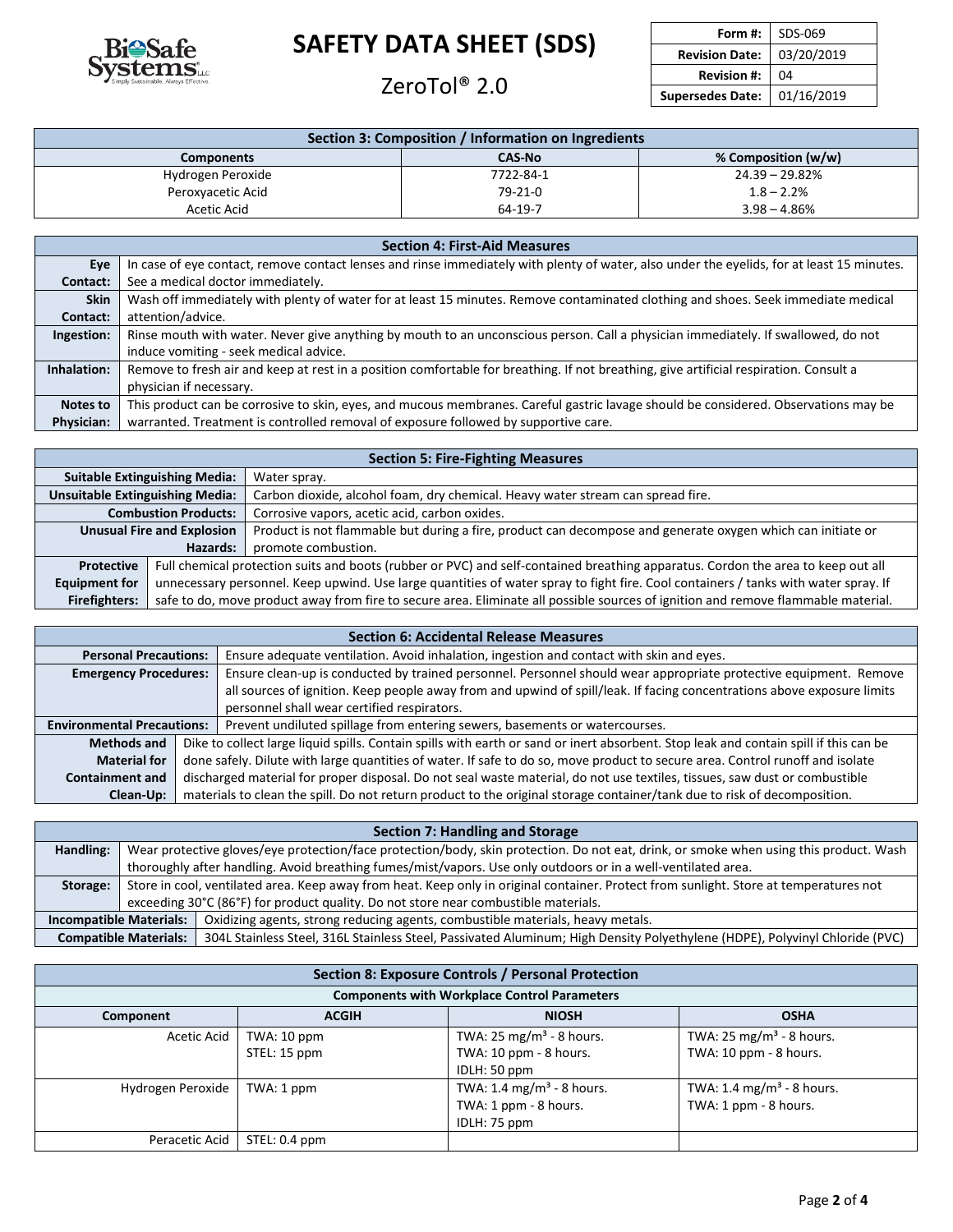

### ZeroTol<sup>®</sup> 2.0

| SDS-069    |
|------------|
| 03/20/2019 |
| 04         |
| 01/16/2019 |
|            |

| <b>Engineering Controls:</b>                                                                                                    | Ensure adequate ventilation. Emergency eye wash stations / emergency showers should be available in the           |  |  |  |  |  |  |
|---------------------------------------------------------------------------------------------------------------------------------|-------------------------------------------------------------------------------------------------------------------|--|--|--|--|--|--|
|                                                                                                                                 | immediate vicinity of any potential exposure.                                                                     |  |  |  |  |  |  |
| Do not eat, drink or smoke during use. Wash hands immediately after handling the product.<br><b>General Hygienic Practices:</b> |                                                                                                                   |  |  |  |  |  |  |
|                                                                                                                                 | <b>Personal Protective Equipment</b>                                                                              |  |  |  |  |  |  |
| <b>Respiratory Protection:</b>                                                                                                  | Use NIOSH-approved air-purifying or supplied air respirator where airborne concentrations of vapor or mist are    |  |  |  |  |  |  |
|                                                                                                                                 | expected to exceed exposure limits. Recommended respirators are those with an organic vapor / acid gas cartridge. |  |  |  |  |  |  |
| Eye / Face Protection:                                                                                                          | Chemical resistant goggles or face shield if splashes are expected to occur.                                      |  |  |  |  |  |  |
| <b>Hand Protection:</b>                                                                                                         | Rubber/latex/neoprene or other suitable chemical resistant gloves. Do not use leather or cotton gloves.           |  |  |  |  |  |  |
| <b>Skin / Body Protection:</b>                                                                                                  | Wear non-combustible clothing and footwear (PVC, neoprene, nitrile or natural rubber).                            |  |  |  |  |  |  |

| <b>Section 9: Physical and Chemical Properties</b> |                          |                        |                                          |           |                        |                     |                             |           |  |  |  |  |  |  |  |  |  |  |                          |                                 |
|----------------------------------------------------|--------------------------|------------------------|------------------------------------------|-----------|------------------------|---------------------|-----------------------------|-----------|--|--|--|--|--|--|--|--|--|--|--------------------------|---------------------------------|
| Appearance:                                        | Clear, colorless liquid. | Odor:                  | Vinegar-like.                            |           | <b>Odor Threshold:</b> | <b>NA</b>           |                             |           |  |  |  |  |  |  |  |  |  |  |                          |                                 |
| <b>Physical State:</b>                             | Liauid.                  | pH:                    | < 1.5                                    |           |                        |                     |                             |           |  |  |  |  |  |  |  |  |  |  | <b>Specific Gravity:</b> | $1.10 - 1.12$ g/cm <sup>3</sup> |
| <b>Melting Point:</b>                              | <b>NA</b>                | <b>Freezing Point:</b> | -30°C (-22°F)                            |           | <b>Boiling Point:</b>  | <b>NA</b>           |                             |           |  |  |  |  |  |  |  |  |  |  |                          |                                 |
| <b>Flash Point:</b>                                | <b>NA</b>                | Flammability:          | <b>NA</b>                                |           |                        |                     | <b>Flammability Limits:</b> | <b>NA</b> |  |  |  |  |  |  |  |  |  |  |                          |                                 |
| <b>Vapor Pressure:</b>                             | 22 mm Hg $(25^{\circ}C)$ | <b>Vapor Density:</b>  | ΝA                                       |           |                        |                     | Solubility:                 | Complete. |  |  |  |  |  |  |  |  |  |  |                          |                                 |
| Evaporation                                        | <b>NA</b>                | <b>Auto-Ignition</b>   | <b>NA</b>                                |           | Decomposition          | SADT > 55°C (131°F) |                             |           |  |  |  |  |  |  |  |  |  |  |                          |                                 |
| Rate:                                              |                          | Temperature:           |                                          |           | Temperature:           |                     |                             |           |  |  |  |  |  |  |  |  |  |  |                          |                                 |
| <b>Relative Density:</b>                           | NA.                      |                        | Partition Coefficient n-octanol / water: | <b>NA</b> | Viscosity:             | <b>NA</b>           |                             |           |  |  |  |  |  |  |  |  |  |  |                          |                                 |

| Section 10: Stability and Reactivity                                                                               |                                                                                                     |  |  |  |  |  |
|--------------------------------------------------------------------------------------------------------------------|-----------------------------------------------------------------------------------------------------|--|--|--|--|--|
| Reactivity:                                                                                                        | Reactive and oxidizing agent.                                                                       |  |  |  |  |  |
| Stable under recommended storage conditions.<br>Stability:                                                         |                                                                                                     |  |  |  |  |  |
| <b>Conditions to Avoid:</b>                                                                                        | Open flames/heat sources, temperatures above 55°C (131°F), direct sunlight, combustible materials.  |  |  |  |  |  |
| <b>Incompatible Materials:</b><br>Acids, bases, reducing agents, organic materials, heavy metals, salts of metals. |                                                                                                     |  |  |  |  |  |
| <b>Hazardous Decomposition Products:</b>                                                                           | Thermal decomposition generates corrosive vapors, acetic acid and oxygen which supports combustion. |  |  |  |  |  |

| <b>Section 11: Toxicological Information</b> |                                         |                            |                                  |                             |                               |  |  |  |  |
|----------------------------------------------|-----------------------------------------|----------------------------|----------------------------------|-----------------------------|-------------------------------|--|--|--|--|
| <b>Acute Toxicological Data</b>              |                                         |                            |                                  |                             |                               |  |  |  |  |
| Oral LD50 Rat:                               | 3622 mg/kg                              | <b>Dermal LD50 Rabbit:</b> | 1040 mg/kg                       | <b>Inhalation LC50 Rat:</b> | 4 hr – 5350 mg/m <sup>3</sup> |  |  |  |  |
| <b>Symptoms and Effects</b>                  |                                         |                            |                                  |                             |                               |  |  |  |  |
| <b>Condition</b>                             |                                         | <b>Acute Effects</b>       | <b>Chronic (Delayed) Effects</b> |                             |                               |  |  |  |  |
| <b>Eve Contact:</b>                          | Causes serious eye damage.              |                            | None.                            |                             |                               |  |  |  |  |
| <b>Skin Contact:</b>                         | Causes severe skin burns.               |                            | None.                            |                             |                               |  |  |  |  |
| Inhalation:                                  | May cause respiratory tract irritation. |                            | None.                            |                             |                               |  |  |  |  |
| Ingestion:                                   | Probable mucosal damage.                |                            | None.                            |                             |                               |  |  |  |  |

| <b>Section 12: Ecological Information</b>                                                                                             |                                       |                                                                  |                                                                                                        |                   |  |  |  |  |
|---------------------------------------------------------------------------------------------------------------------------------------|---------------------------------------|------------------------------------------------------------------|--------------------------------------------------------------------------------------------------------|-------------------|--|--|--|--|
|                                                                                                                                       | <b>Duration</b>                       |                                                                  | <b>Species</b>                                                                                         | Value             |  |  |  |  |
| Ecotoxicity:                                                                                                                          | 48 hr LC50                            |                                                                  | Oncorhynchus mykiss (rainbow trout)                                                                    | $40 \text{ mg/L}$ |  |  |  |  |
|                                                                                                                                       | 48 hr EC50                            |                                                                  | Daphnia magna                                                                                          | 126.8 mg/L        |  |  |  |  |
|                                                                                                                                       | <b>Persistence and Degradability:</b> |                                                                  | Peracetic acid is completely miscible with water. Product is biodegradable due to chemical properties. |                   |  |  |  |  |
| <b>Bioaccumulative Potential:</b>                                                                                                     |                                       |                                                                  | Does not bioaccumulate.                                                                                |                   |  |  |  |  |
|                                                                                                                                       | <b>Mobility in Soil:</b>              | Non-significant adsorption soil degradation, >99% in 20 minutes. |                                                                                                        |                   |  |  |  |  |
| This mixture contains no substance considered to be persistent, bioaccumulating nor toxic (PBT).<br><b>Results of PBT &amp; vPvB:</b> |                                       |                                                                  |                                                                                                        |                   |  |  |  |  |
| <b>Other Adverse Effects:</b><br>None known.                                                                                          |                                       |                                                                  |                                                                                                        |                   |  |  |  |  |

| <b>Section 13: Disposal Considerations</b>                                                                                                                |                                                                                                    |  |  |  |  |
|-----------------------------------------------------------------------------------------------------------------------------------------------------------|----------------------------------------------------------------------------------------------------|--|--|--|--|
| Dispose of waste material in accordance with all local, regional, national, provincial, territorial and<br><b>Waste from Residues and Unused Product:</b> |                                                                                                    |  |  |  |  |
| international regulations.                                                                                                                                |                                                                                                    |  |  |  |  |
| <b>Contaminated Container Disposal:</b>                                                                                                                   | Do not reuse or refill containers. Triple rinse empty containers with clean water. Clean and empty |  |  |  |  |
|                                                                                                                                                           | containers should be taken to an approved waste handling site for recycling or disposal.           |  |  |  |  |